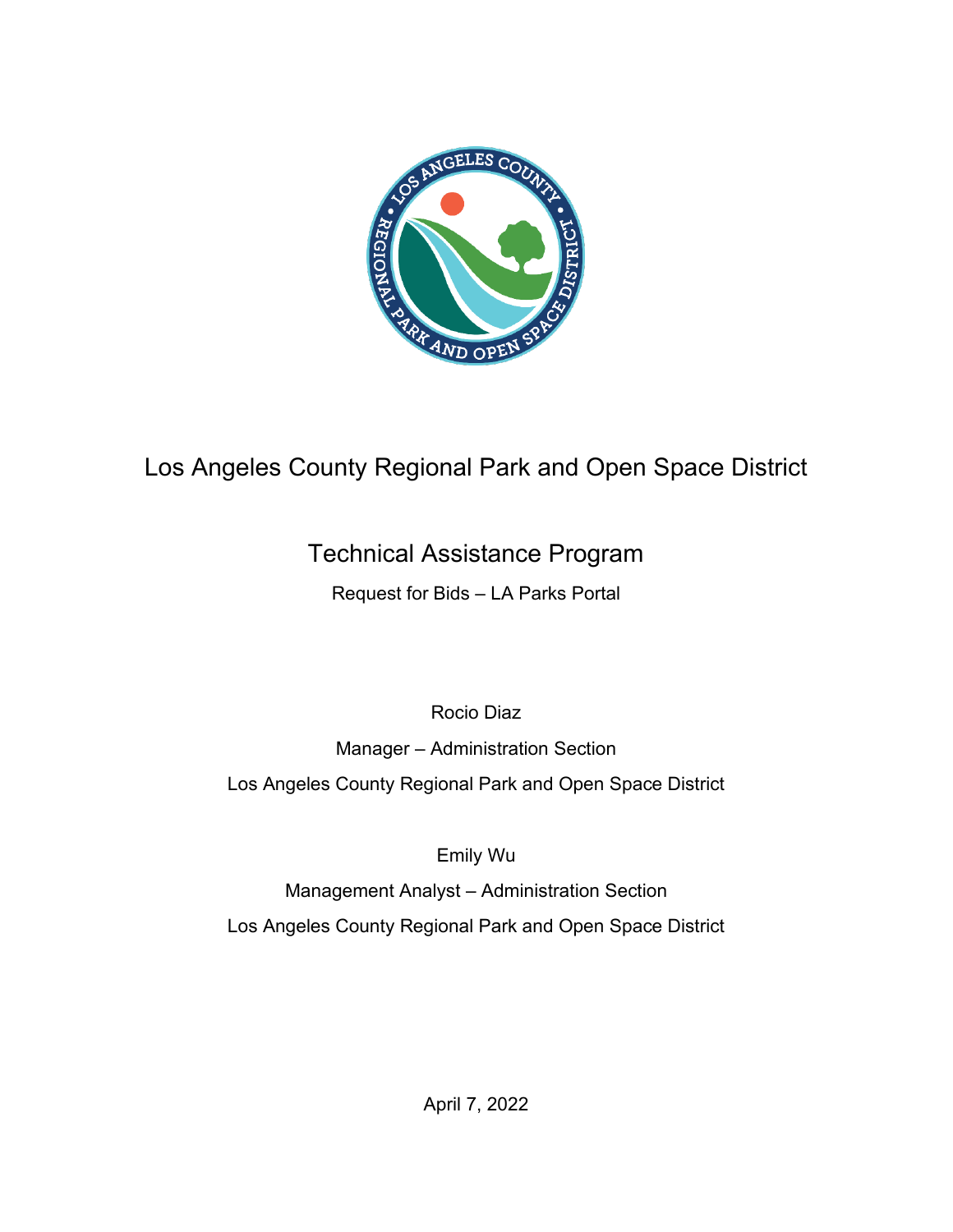## TABLE OF CONTENTS

## **SECTION**

# **TITLE**

| 1.0  |                                                               |  |  |
|------|---------------------------------------------------------------|--|--|
| 2.0  |                                                               |  |  |
|      | 2.1                                                           |  |  |
|      |                                                               |  |  |
|      |                                                               |  |  |
|      |                                                               |  |  |
| 3.0  |                                                               |  |  |
| 4.0  | ADDITION AND/OR DELETION OF FACILITIES, SPECIFIC TASKS AND/OR |  |  |
| 5.0  |                                                               |  |  |
| 6.0  |                                                               |  |  |
| 7.0  |                                                               |  |  |
| 8.0  |                                                               |  |  |
|      | <b>RPOSD</b>                                                  |  |  |
|      | 8.1                                                           |  |  |
|      | 8.2                                                           |  |  |
|      | <b>CONTRACTOR</b>                                             |  |  |
|      | 8.3                                                           |  |  |
|      | 8.4                                                           |  |  |
|      | 8.5                                                           |  |  |
|      | 8.6                                                           |  |  |
|      | 8.4                                                           |  |  |
| 9.0  |                                                               |  |  |
| 10.0 |                                                               |  |  |
| 11.0 |                                                               |  |  |
| 12.0 |                                                               |  |  |
| 13.0 |                                                               |  |  |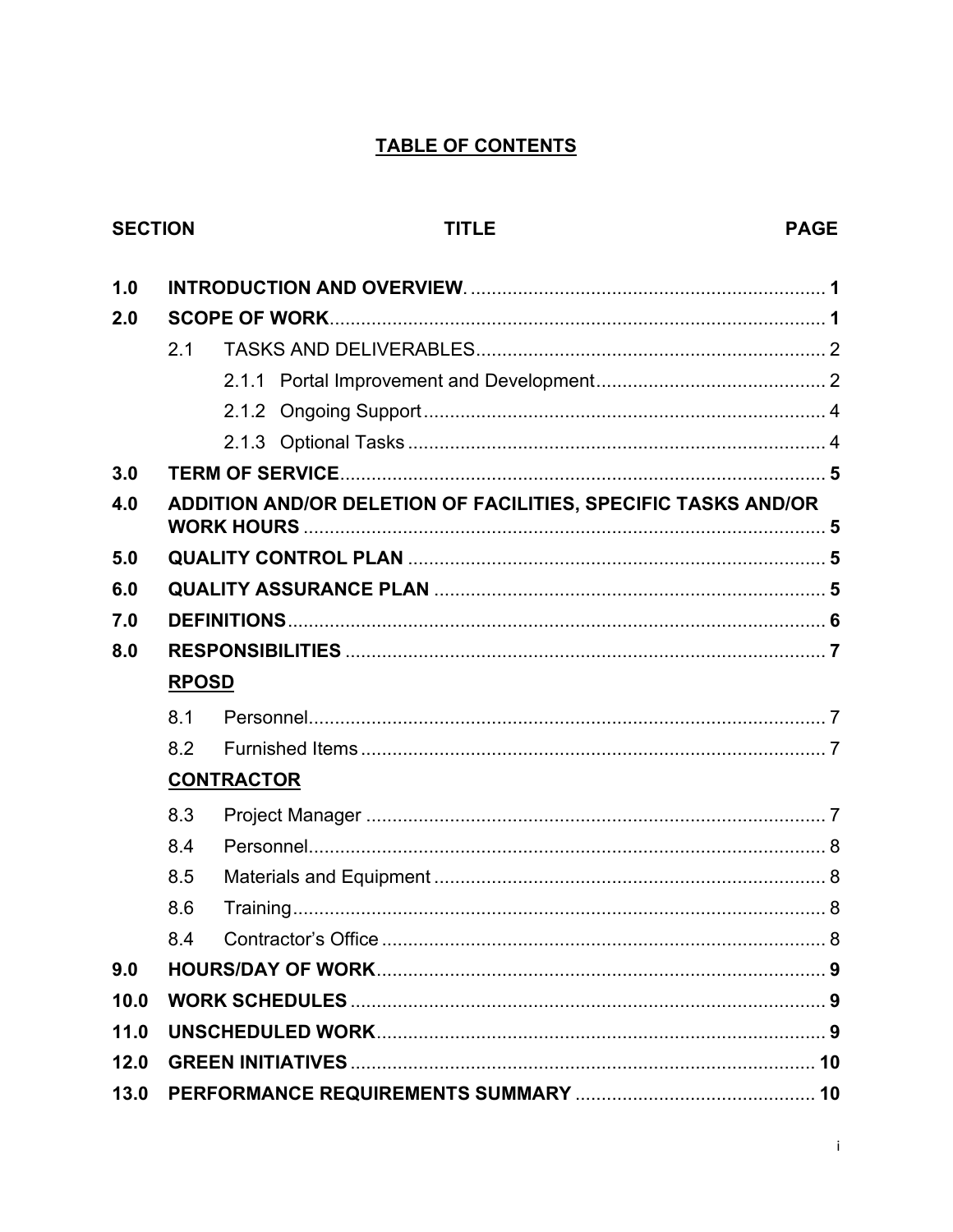## **The Los Angeles County Regional Park and Open Space District Request for Bids for LA Parks Portal**

The Los Angeles County Regional Park and Open Space District (RPOSD) is seeking a Qualified Contractor to provide Technical Assistance Professional Services for the LA Parks Portal. Bids shall include the following information:

- Qualifications,
- Approach,
- Innovation,
- Tasks,
- Deliverables,
- Schedule, and
- Budget (e.g., time and materials, not-to-exceed).

The requested Tasks and Deliverables are listed below in the Statement of Work under Section 2.0 - Scope of Work.

Bids are due on or before **Thursday, May 5, 2022, at 5:00 P.M**. Bids must be submitted via email to [TAP@RPOSD.LACounty.gov.](mailto:TAP@RPOSD.LACounty.gov)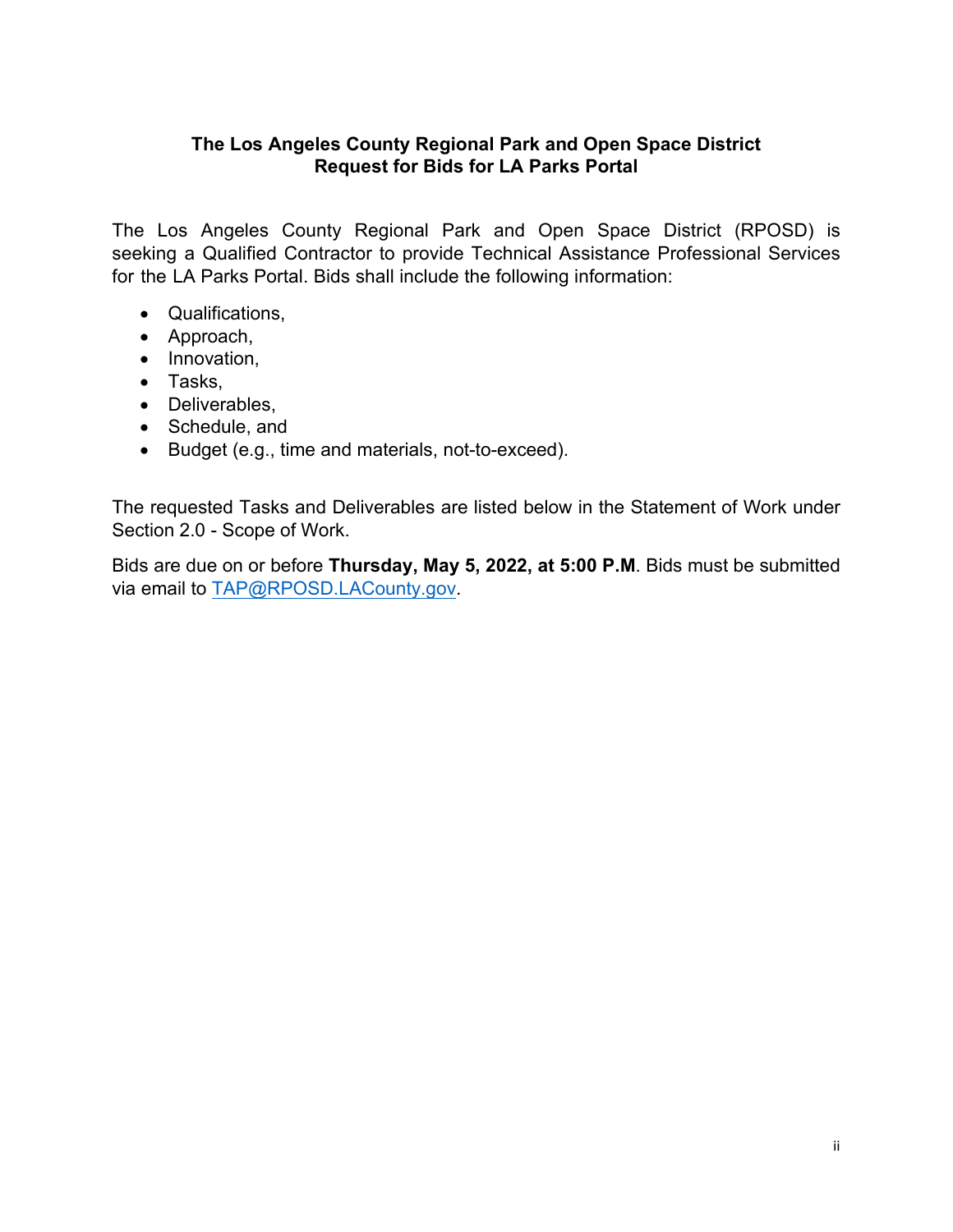## **STATEMENT OF WORK (SOW)**

## <span id="page-3-0"></span>**1.0 INTRODUCTION AND OVERVIEW**

The Los Angeles County Regional Park and Open Space District (RPOSD) is responsible for implementing and administering the Los Angeles County Safe, Clean Neighborhood Parks, Open Space, Beaches, Rivers Protection, and Water Conservation Measure of 2016 (Measure A). Funds generated by this park measure are allocated and awarded based on the findings of the 2016 Los Angeles Countywide Comprehensive Parks and Recreation Needs Assessment (PNA). The PNA is an extensive analysis of park needs based on community engagement and inventory of existing parks, amenities, and recreation facilities throughout Los Angeles County's cities and unincorporated communities. Prior to the PNA, a single database of the County's existing parks and recreational amenities was nonexistent. Each jurisdiction was maintaining its own records in its own system. In order to compile the dispersed information into a single database for analysis, an interactive online web portal called the LA Parks Portal (Portal) was created. In the interest of budget and the pressing deadline, the Portal was built on top of an existing MapCollaborator web platform and data from the California Protected Areas Database.

The Portal allows park and open space-owning agencies in the County to verify, amend, and add parks and open space data and amenity information onto a single system. Although the Portal was instrumental in providing the baseline data for the PNA and supported the successful passage of Measure A, it was created in response to a need for initial data gathering from a range of stakeholders. Measure A's expenditure plan includes funding for updates to the PNA; thus, it is a requirement for park and open-space agencies to update their park inventory data annually to be eligible to receive Measure A funding. The Portal is owned by RPOSD and RPOSD is seeking to enhance and improve the Portal to continue to provide a seamless and user-friendly application. The Portal will require ongoing support for data updates and application improvements in response to user needs.

## **2.0 SCOPE OF WORK**

The primary objective is to continually improve the Portal and maintain the online tool and workspace that assists internal (RPOSD) and external (park and open space agencies) users with map-based aspects of Measure A's park inventory, grant applications, and grant management processes.

Improvements to the Portal should be based on direct engagement and the demonstrated needs of the users. In 2019, a user survey and interviews were conducted with Portal users to identify areas that needed improvement. The current Portal's functionality includes maps, park search, adding new parkland and amenities, editing and managing the data through a publishing process, dashboards for three user levels (agency, Grants Officer, and RPOSD administration), and data export. Based on the input received, the new system should include many of the existing system's features and the following new elements: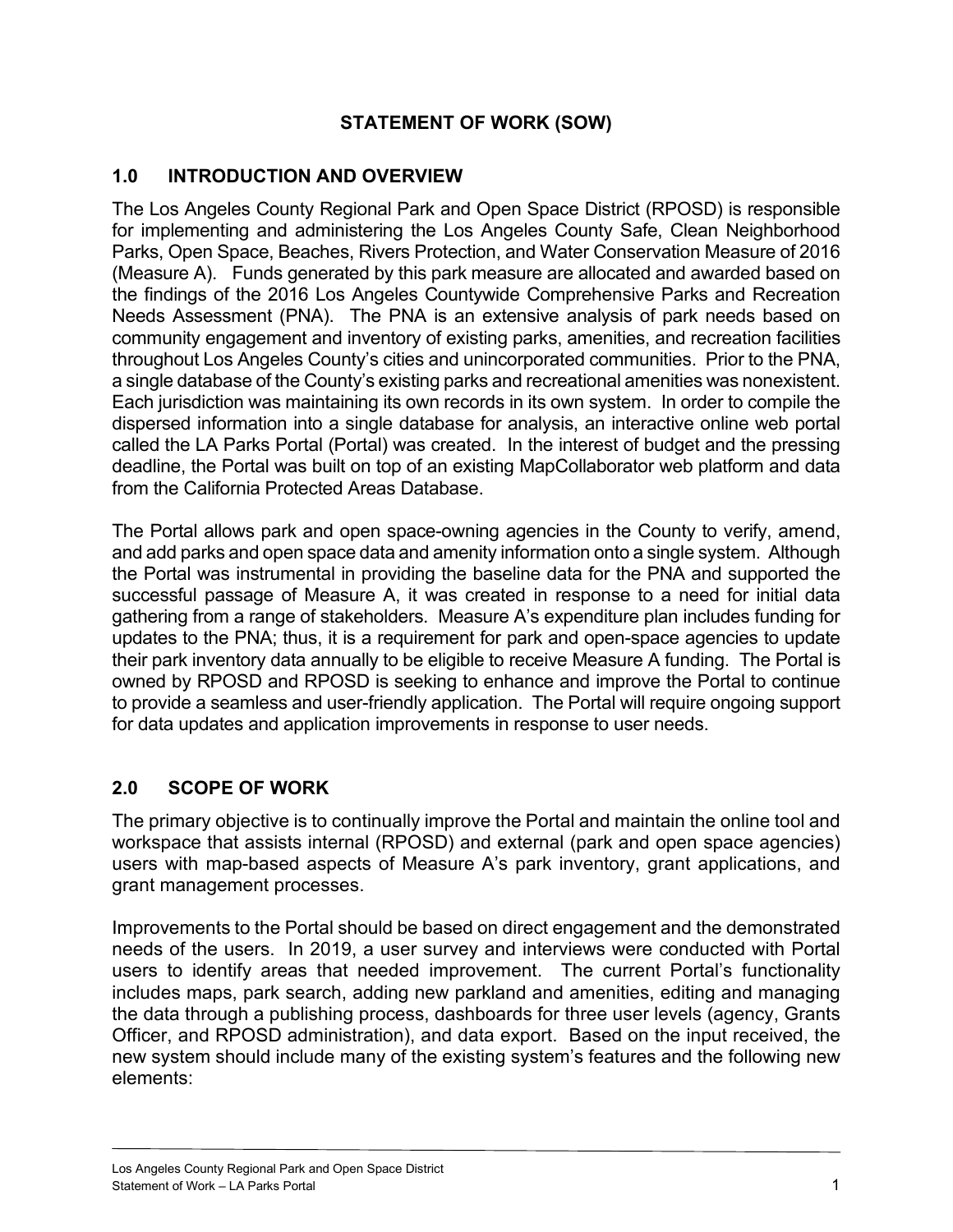- <span id="page-4-0"></span>• Updated administrative and user functions to allow ongoing park inventory data updates with a method for ensuring that all data is updated every twelve (12) months;
- More efficient data editing and tracking features, such as bulk data updates, autosave, shortcut buttons, saved preferences, modification history, pop-up reminder notifications, and personalized dashboard for each agency and their study areas;
- Updated administrative dashboard for RPOSD to track the agencies' progresses and updates at-a-glance and the capability to generate reports on agencies with outdated park inventory, agencies with current park inventory, listing of agency's parklands, etc.;
- Ability for users to generate GIS-based representation of a proposed project's boundary, vicinity map, footprint, and service area for grant applications;
- Ad-hoc reporting capabilities;
- Capability to print and export park data related to user's organization in various formats;
- Full functionality on desktop computers and mobile devices; and
- Self-service password reset.

The Portal will also assist RPOSD in meeting an annual requirement for reporting the expenditure of Measure A funds. This will require the Contractor to consolidate information from RPOSD's Grants Management System (GMS) and develop protocols for using this data in the Portal to show the spatial distribution of funds and grants awarded.

## **2.1 TASKS AND DELIVERABLES**

## **2.1.1 Portal Improvement and Development**

## **2.1.1.1 Task 1: Analysis of User Research with Existing Portal**

User research is needed to better understand the challenges users face when utilizing the Portal. Reach out to existing users of the Portal with a survey tailored for broad feedback along with a solicitation for in-depth interviews. Target three types of portal users:

- Regular Portal users,
- Large agencies, and
- Smaller, lower-capacity agencies.

A large agency owns/manages 100 parks or more. A small agency owns/manages 99 parks or less.

Look into maximizing the usability of different features for all three user types. The key goal here will be to determine what aspects of the Portal currently work best and which are the most challenging. The Contractor is responsible for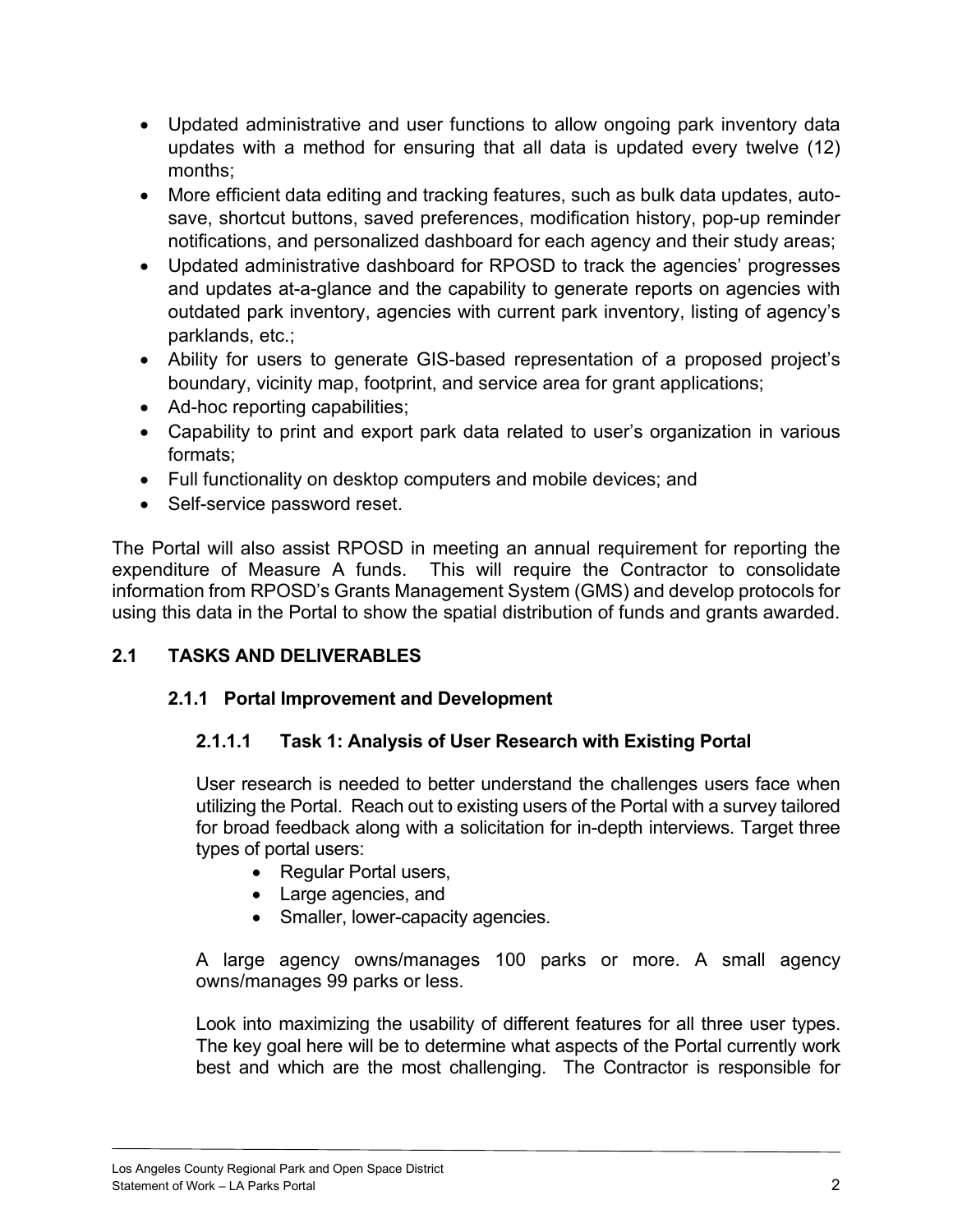identifying all stakeholders for feedback and in-depth interviews, and all meeting and interview logistics.

Deliverables: Provide a detailed written analysis of the user survey and interview results with system enhancement recommendations to resolve the challenges. Review the results and recommendations with RPOSD staff.

## **2.1.1.2 Task 2: Wireframing and Design**

Based on the outcomes from the user research, implement the system enhancements and develop a high-fidelity interactive prototype that can be shared as URLs for reviews with RPOSD and external users. The focus here will be ease of use for data entry, data review/updates, regular reporting, and exporting the latest data.

Deliverables: Multiple rounds of prototypes shared as URL links with RPOSD and external users for feedback.

## **2.1.1.3 Task 3: Portal Enhancement**

Maintain the application using an open source application framework deployed to Amazon Web Services infrastructure or a similar infrastructure. Use the best available open source solutions for a system that is both flexible to changing needs and resilient to evolving technologies.

The system needs to have user logins and profiles, publishing workflows or trafficking changes through the system, full geospatial database functionality, and mobile-first responsive design wherever that is appropriate. RPOSD administrative user profiles need to have the capability to edit the landing page.

A refresh of the Introduction Page and Documentation Page is needed to reorganize and streamline the instructions for those using the Portal. In addition, the creation of notifications for internal and external users is needed to provide alerts about parks that need updates.

Contractor will periodically review the Portal with RPOSD to ensure that it meets the needs of both internal and external users while adhering to Measure A requirements.

Deliverables: Enhanced working web application deployed to the internet on Amazon Web Services cloud infrastructure or a similar infrastructure.

## **2.1.1.4 Task 4: Real-World Testing and Iteration**

Deploy the site as a beta application and reserve time and budget for ongoing iteration of the portal with real time response and feedback solicitation from end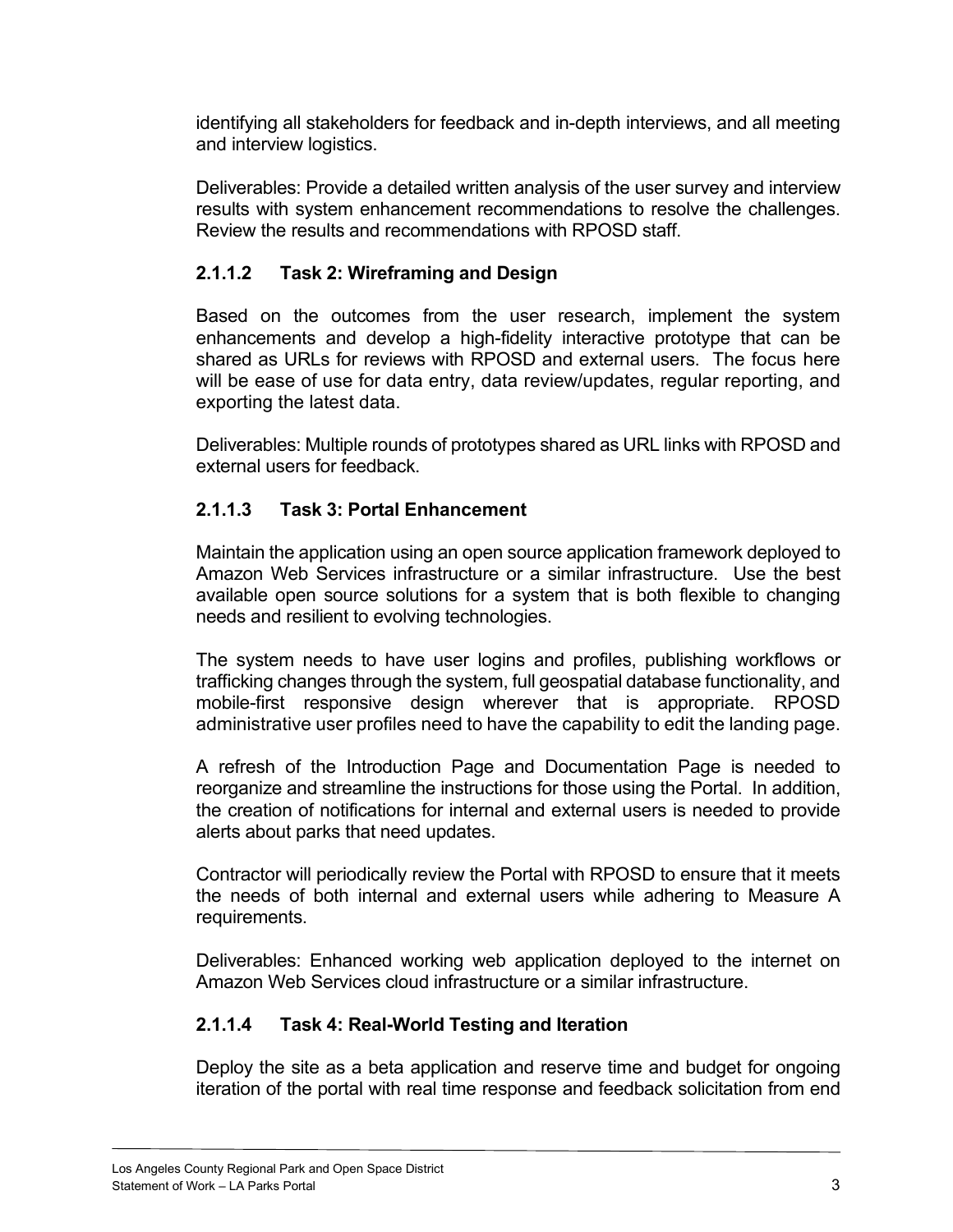<span id="page-6-0"></span>users and RPOSD. All deficiencies identified by internal and external users during this period should be resolved by Contractor.

Deliverables: Multiple releases of new features based on user feedback.

## **2.1.2 Ongoing Support**

The Contractor shall perform the following ongoing support tasks:

## **2.1.2.1 Task 5: User Support**

Provide user support in answering technical questions from internal and external users on managing and updating park data. System issues may arise, and the Contractor will assist in reviewing and resolving system-related matters on bulk data updates, park ownership, reclassification of parcels, and boundary changes.

## **2.1.2.2 Task 6: Bulk Data Update Support**

Agencies that own a substantial number of parklands need a bulk update tool to easily upload data onto the portal for their required annual update. The Contractor will create a bulk update tool and assist in reviewing, cleaning, and uploading bulk data.

## **2.1.2.3 Task 8: Park, Open Space, and Recreation Data Management**

Maintenance of an independent tracking field for non-California Protected Areas Database lands, update and maintain agency contacts for groups that own/manage public lands in Los Angeles County, review agency submitted feedback, update and refresh portal data to incorporate data edits and improvements. Assist with communications and coordination with agencies that use the portal, creation of graphics, and support and facilitation of any required meetings.

## **2.1.2.4 Task 7: Ongoing Web Support**

The best way to sustain a web product over time is to improve it incrementally and progressively keep it up to date with user needs and the latest technology. This task assumes either a small or moderate effort each year to make ongoing improvements and software upgrades to the platform to support RPOSD's needs for years to come.

## **2.1.3 Optional Tasks**

The Contractor will provide on-call user research, design, or development support to incrementally improve and update the system as users use the system and discover new potential improvements or needs to accommodate new workflows or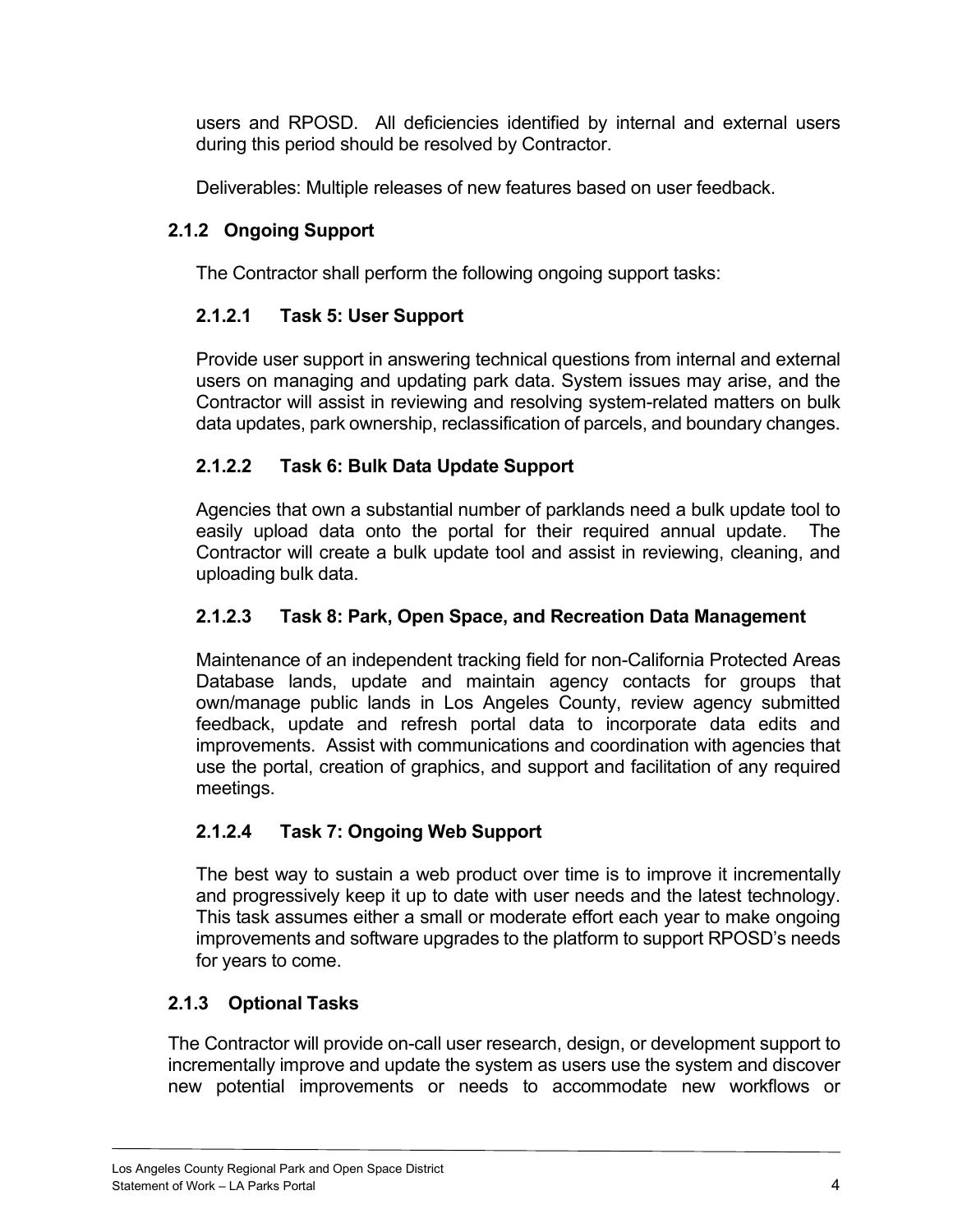<span id="page-7-0"></span>requirements. These tasks will only be worked on if requested and permitted by RPOSD.

Deliverables: Up to 80 hours annually for optional tasks.

## **3.0 TERM OF SERVICE**

The term of the contemplated agreement shall be for five (5) years. RPOSD shall have the sole option to extend the term of service for up to two (2) additional one-year periods, for a maximum total term of seven (7) years. Each such option and extension shall be exercised at the sole discretion of the Director of RPOSD or her designee.

## **4.0 ADDITION AND/OR DELETION OF FACILITIES, SPECIFIC TASKS AND/OR WORK HOURS**

4.1 All changes must be made in accordance with Sub-paragraph 8.1 Amendments of the Master Agreement.

## **5.0 QUALITY CONTROL PLAN**

The Contractor shall establish and utilize a comprehensive Quality Control Plan to assure RPOSD has a consistently high level of service throughout the term of the Contract. The Quality Control Plan shall be submitted to the RPOSD Project Manager for review and approval. The Quality Control Plan shall include, but may not be limited to the following:

- 5.1 Method of monitoring to ensure that Contract requirements are being met; and
- 5.2 A record of all reviews conducted by the Contractor, any corrective action taken, the time a problem was first identified, a clear description of the problem, and the time elapsed between identification and completed corrective action, shall be provided to RPOSD upon request.

## **6.0 QUALITY ASSURANCE PLAN**

RPOSD will evaluate the Contractor's performance using the quality assurance procedures as defined in Sub-paragraph 8.14, RPOSD's Quality Assurance Plan, of the Master Agreement.

## **6.1 Quality Assurance Meetings**

Contractor shall conduct a kickoff meeting with RPOSD following the Effective Date of the Contract. From then on, meetings shall be held as needed to brief RPOSD on the project's status, progress, and issues.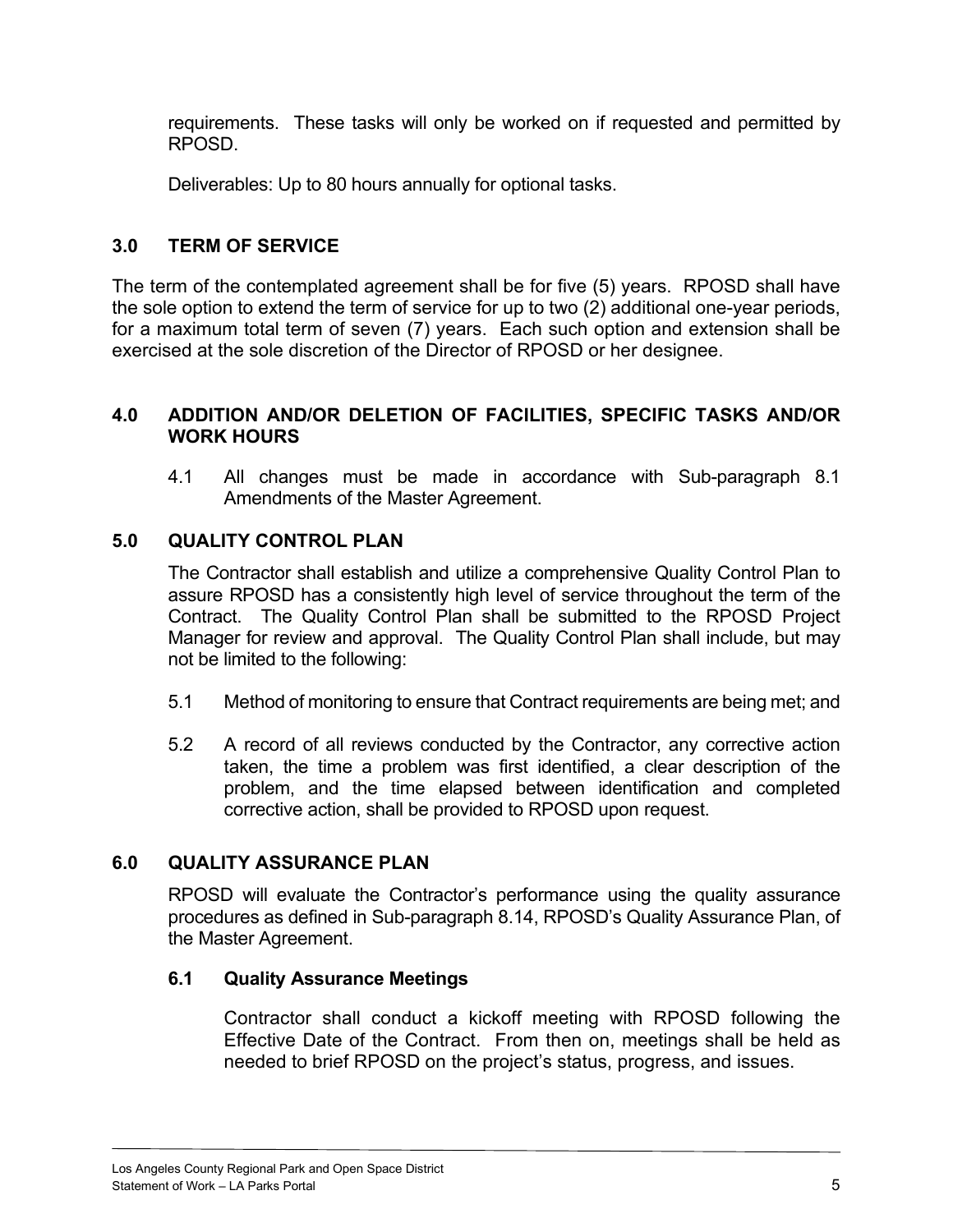## <span id="page-8-0"></span>**6.2 Contract Discrepancy Report**

Verbal notification of a Contract discrepancy will be made to the RPOSD Project Manager as soon as possible whenever a Contract discrepancy is identified. The problem shall be resolved within a time period mutually agreed upon by RPOSD and the Contractor.

The RPOSD Project Manager will determine whether a formal Contract Discrepancy Report shall be issued. Upon receipt of this document, the Contractor is required to respond in writing to the RPOSD Project Manager within five (5) workdays, acknowledging the reported discrepancies or presenting contrary evidence. A plan for correction of all deficiencies identified in the Contract Discrepancy Report shall be submitted to the RPOSD Project Manager within ten (10) workdays.

#### **6.3 RPOSD Observations**

In addition to RPOSD and Los Angeles County contracting staff, other RPOSD personnel may observe performance, activities, and review documents relevant to this Contract at any time during normal business hours. However, personnel may not unreasonably interfere with the Contractor's performance.

## **7.0 DEFINITIONS**

For convenience, specific definitions used throughout this Statement of Work that are otherwise not defined can be found in Paragraph 2.0, Definitions, of the Master Agreement.

**Business Day:** For the purposes of this Statement of Work, RPOSD considers a business day Monday through Thursday from 7:00 a.m. to 5:30 p.m. Pacific Standard Time.

**Contractor:** The person or persons, sole proprietor, partnership, joint venture, corporation, or other legal entity who has entered into an agreement with RPOSD to perform or execute the work covered by this contract.

**Contractor Project Manager:** The person designated by the Contractor to administer the Contract operations under this Contract.

**RPOSD Project Director:** Person coordinating with Contractor and ensuring Contractor's performance of the Contract. Additional roles and responsibilities are identified in Paragraph 6.0, Administration of Master Agreement - RPOSD, of the Master Agreement.

**RPOSD Project Manager:** Person with the responsibility to oversee the day-to-day activities of this contract. Chief contact person for the Contractor and meets with the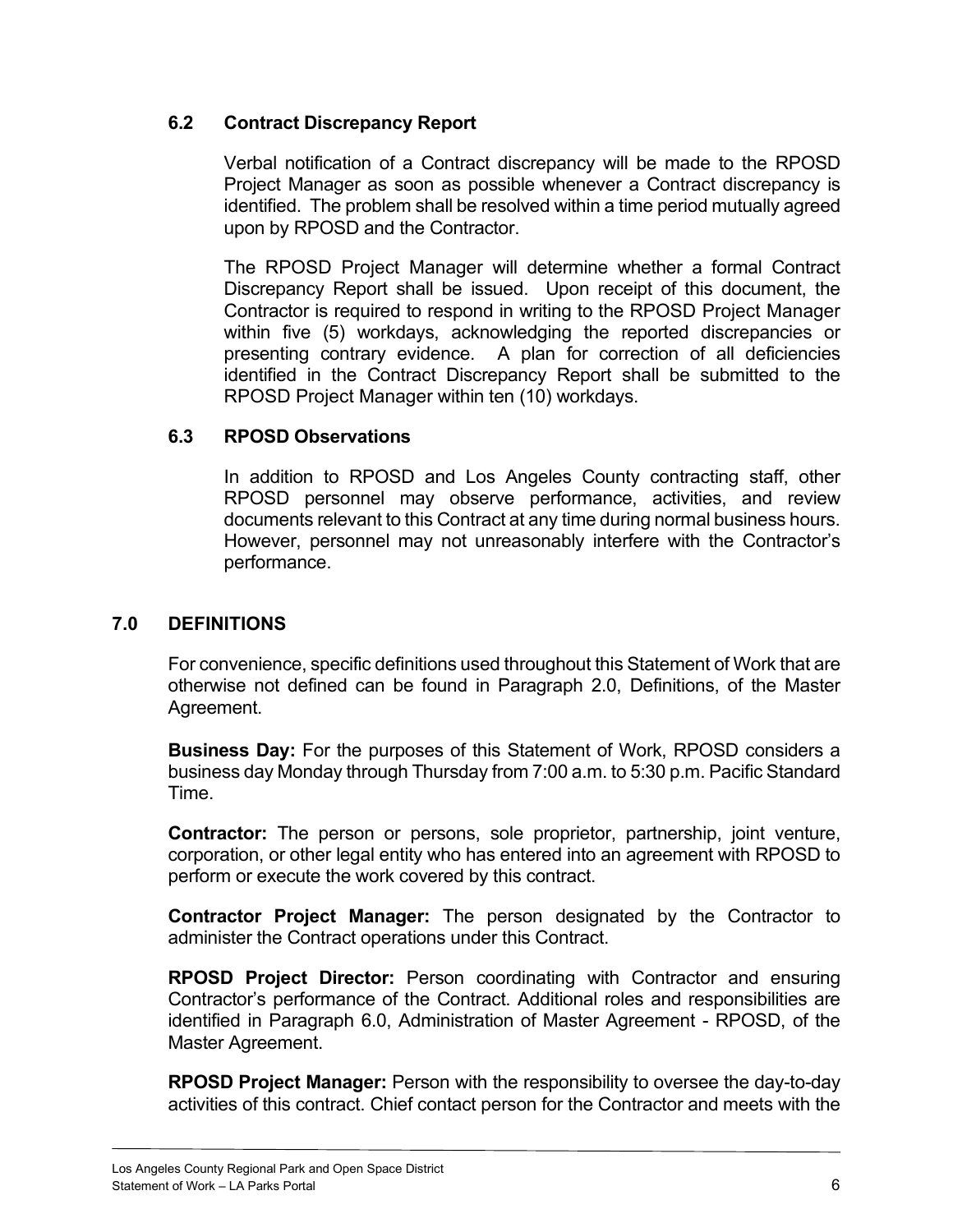<span id="page-9-0"></span>Contractor's Project Manager on a regular basis and inspects any and all tasks, deliverables, goods, services, or other work provided by or on behalf of the Contractor.

## **8.0 RESPONSIBILITIES**

RPOSD's and the Contractor's responsibilities are as follows:

## **RPOSD**

#### **8.1 Personnel**

RPOSD will administer the Contract according to Paragraph 6.0, Administration of Master Agreement – RPOSD, of the Master Agreement. Specific duties will include:

- 8.1.1 Monitoring the Contractor's performance in the daily operation of this Contract.
- 8.1.2 Providing direction to the Contractor in areas relating to policy, information, and procedural requirements.
- 8.1.3 Preparing Amendments in accordance with the Master Agreement, Paragraph 8.0, Standard Terms and Conditions, Sub-paragraph 8.1 **Amendments**

## **8.2 Furnished Items**

If the Contractor is to perform any needed work at an RPOSD site/facility, RPOSD will furnish a workstation with a computer, internet access, and phone. Contractor shall provide any additional equipment required to perform the work.

## **CONTRACTOR**

## **8.3 Project Manager**

8.3.1 Contractor shall provide a full-time Contractor Project Manager and a designated alternate. Contractor shall provide a telephone number where the Contractor Project Manager may be reached during RPOSD's business hours from Monday through Thursday, 7:00 a.m. to 5:30 p.m., Pacific Standard Time. Contractor Project Manager shall respond within one (1) hour on any RPOSD reported escalated and/or critical issues relating to areas such as security, website/network not available, system glitches, integration and interfacing, and/or programming errors that prevents work to be performed, data and reporting errors, deadlines not met, and/or any requested items not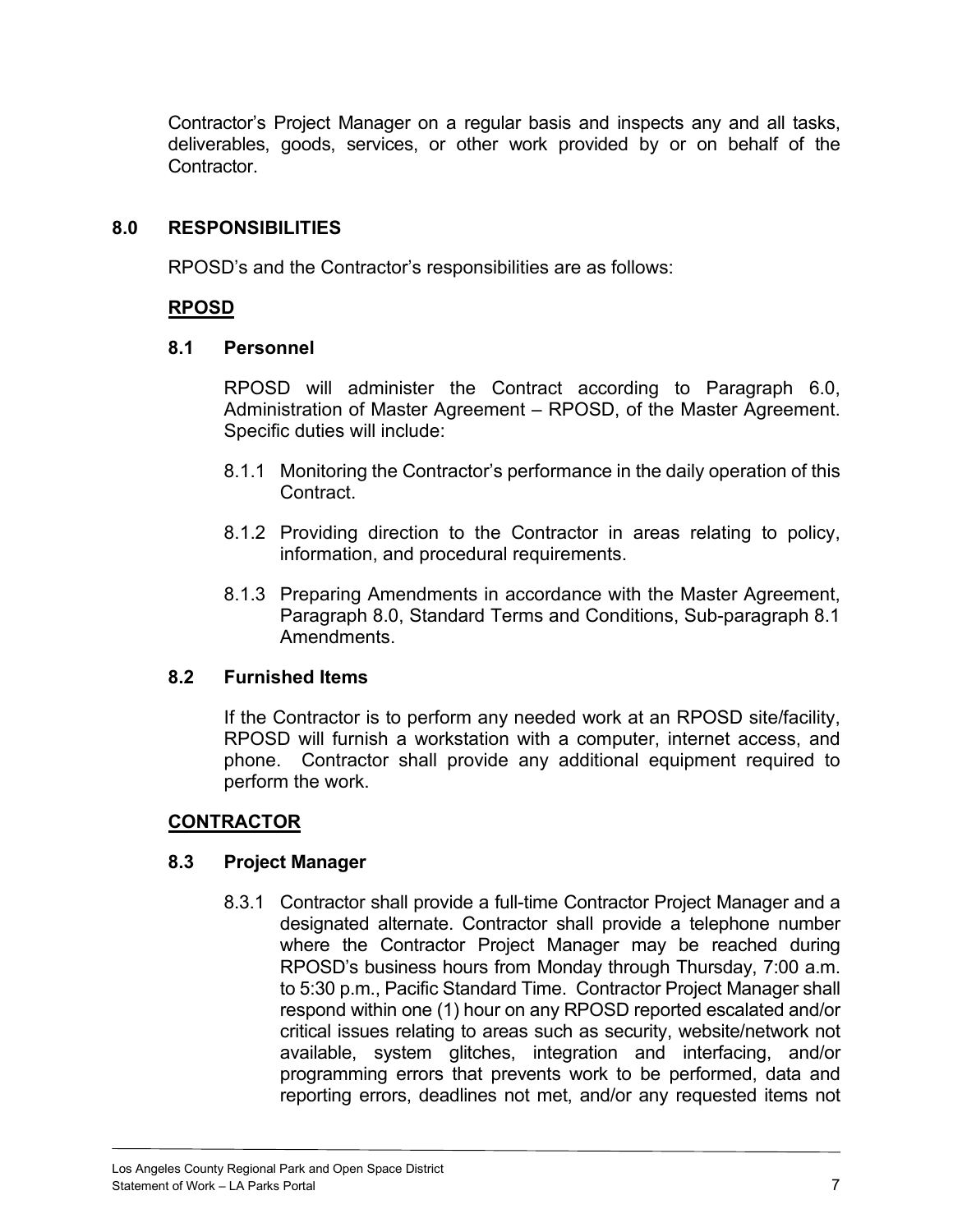provided by Contractor in order for RPOSD to continue performing needed works.

- <span id="page-10-0"></span>8.3.2 Contractor Project Manager shall act as a central point of contact with RPOSD. The Contractor Project Manager shall oversee the completion of the Tasks and Deliverables set forth in this Statement of Work and resolve any issues associated with hosting of the software.
- 8.3.3 Contractor Project Manager/alternate shall have full authority to act for Contractor on all matters relating to the daily operation of the Contract. Contractor Project Manager/alternate shall be able to effectively communicate in English, both orally and in writing.

## **8.4 Personnel**

- 8.4.1 Contractor shall assign a sufficient number of employees to perform the required work. When employees are on site, at least one employee shall be authorized to act for Contractor in every detail and must speak and understand English.
- 8.4.2 Contractor's employees required to work with RPOSD for more than thirty (30) days shall be required to undergo and pass a background check as set forth in Sub-paragraph 7.5, Background and Security Investigations, of the Master Agreement. Additionally, it is at the discretion of RPOSD to require a background check when deemed necessary.

## **8.5 Materials and Equipment**

The purchase of all materials/equipment to provide the needed services is the responsibility of the Contractor. Contractor shall use materials and equipment that are safe for the environment and safe for use by the employee.

## **8.6 Training**

8.6.1 Contractor shall provide training programs for all new employees and continuing in-service training for all employees.

## **8.7 Contractor's Office**

Contractor shall maintain an office with a telephone in the company's name where Contractor conducts business. The office shall be staffed during the hours of 7:00 a.m. to 5:30 p.m., Pacific Standard Time, Monday through Thursday, by at least one employee who can respond to inquiries and complaints which may be received about the Contractor's performance of the Contract.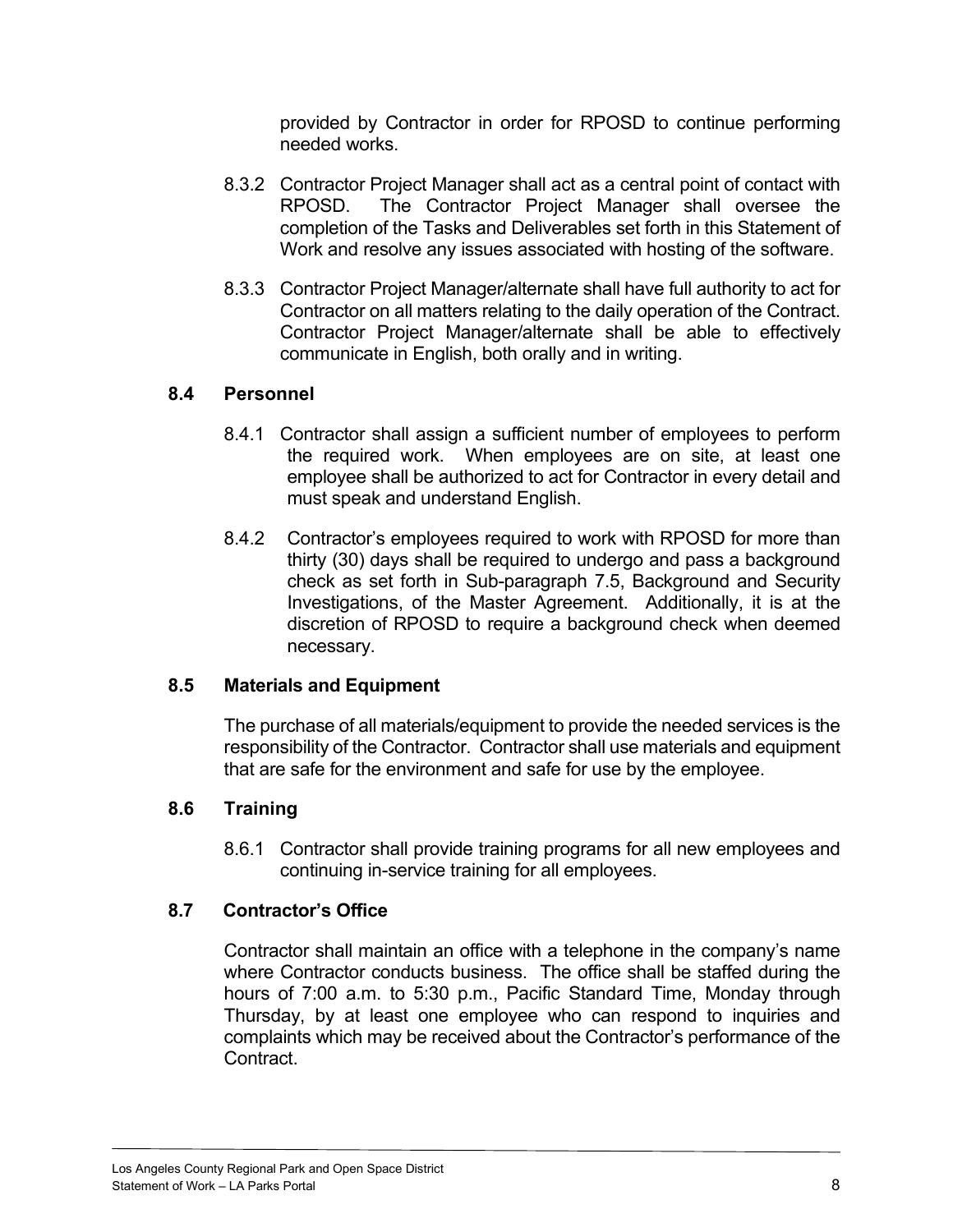#### <span id="page-11-0"></span>**9.0 HOURS/DAY OF WORK**

When required by RPOSD for pre-launch configuration and setup tasks, Contractor is to perform work from 7:00 a.m. to 5:30 p.m., Pacific Standard Time, primarily at the following location:

Los Angeles County Regional Park and Open Space District 1000 S. Fremont Avenue, Unit #40 Alhambra, CA 91803

Contractor is to incur all travel, lodging, and meal expenses. RPOSD will provide a list of Los Angeles County recognized holidays. However, to meet contractual obligations, Contractor is to work additional hours outside of normal working hours and at Contractor's expense in order to meet all pre-defined and agreed upon project schedules.

## **10.0 WORK SCHEDULES**

- 10.1 Contractor shall submit for review and approval a work schedule to the RPOSD Project Manager within three (3) days prior to starting work. Said work schedules shall be set on an annual calendar identifying all the required on-going maintenance tasks and task frequencies.
- 10.2 Contractor shall submit revised schedules when actual performance differs substantially from planned performance. Said revisions shall be submitted to the RPOSD Project Manager for review and approval within three (3) working days prior to scheduled time for work.

## **11.0 UNSCHEDULED WORK**

- 11.1 RPOSD Project Manager or her/his designee may authorize the Contractor to perform unscheduled work, including, but not limited to, repairs and replacements when the need for such work arises out of extraordinary incidents such as cyberattack, acts of God, and third-party negligence.
- 11.2 Prior to performing any unscheduled work not defined in Section 2.1, Tasks and Deliverables, the Contractor shall prepare and submit a written description of the work with an estimate of labor and materials. If the unscheduled work exceeds the Contractor's estimate, RPOSD Project Director or her/his designee must approve the excess cost. In any case, no unscheduled work shall commence without written authorization.
- 11.3 All unscheduled work shall commence on the established specified date. Contractor shall proceed diligently to complete said work within the time allotted.